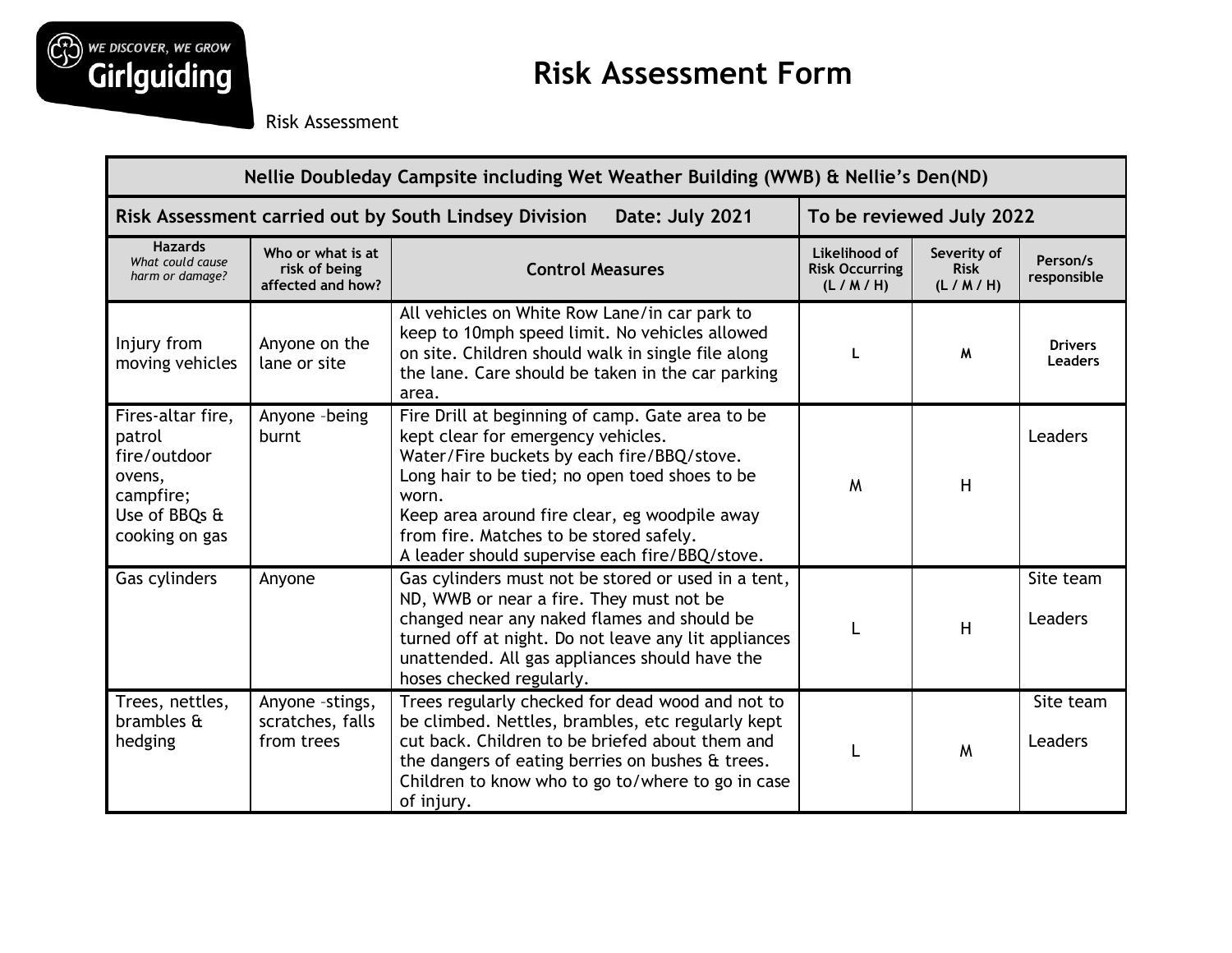| Trips and falls                                                        | Anyone -cuts,<br>bruises, broken<br>bones                               | All children told when and where they can run,<br>not in the buildings, between tents, in the dark or<br>on wet grass. Appropriate footwear to be worn<br>Grass to be kept to a reasonable length. In ND,<br>WWB & campsite should be kept tidy.                                                                                                                                                          | M | Site team<br>Leaders                                      |
|------------------------------------------------------------------------|-------------------------------------------------------------------------|-----------------------------------------------------------------------------------------------------------------------------------------------------------------------------------------------------------------------------------------------------------------------------------------------------------------------------------------------------------------------------------------------------------|---|-----------------------------------------------------------|
| Injury to foot<br>from glass/tent<br>pegs/other hard<br>materials      | Anyone -cuts,<br>scratches                                              | Nobody should be on campsite without wearing<br>shoes. Site should be checked regularly for litter<br>or tent pegs.                                                                                                                                                                                                                                                                                       | M | Site team<br>Leaders                                      |
| Harm caused by<br>members of the<br>public/intruders<br>or dog attacks | Anyone on site                                                          | Gates kept closed to discourage people and dogs<br>from wandering onto site. Dogs are not allowed on<br>site, unless assistance dog. Leaders to be able to<br>see any part of the site where children are. All<br>children to be settled before leaders go to bed.<br>Police to be called in the case of any incident.                                                                                    | H | Leaders                                                   |
| Wooden bridge<br>between<br>campsites                                  | Anyone - risk of<br>tripping,<br>slipping,<br>twisted ankles,<br>stings | Nettles and other plants at the edges to be kept<br>cut back. No running across as bridge can get<br>slippery. No acrobatics on handrails. Leaders to<br>brief children on dangers.<br>Do not cross bridge if another group are camping<br>in the other site.                                                                                                                                             | M | Site team<br>Leaders                                      |
| <b>Shower Block</b>                                                    | Anyone-slips,<br>trips, scalding<br>water, illness,<br>poisoning        | Water flushed through showers and system<br>regularly. Leader to check all facilities in good<br>working order. Children briefed about care on wet<br>floors, hot water. No running. Any faults with<br>appliances or building to be reported. All<br>hazardous cleaning materials to be kept locked in<br>shower block boiler room (not accessible to<br>children). To be checked and cleaned regularly. | M | Site team<br>Leaders,<br>especially<br><b>First Aider</b> |
| Nellie's Den &<br>Wet Weather<br>building-<br><b>Electrics</b>         | Anyone - fires,<br>electric shock                                       | All electrical equipment to be PAT tested and<br>maintained, no overloading of sockets. Electric<br>heaters not to be left on unattended or near to<br>flammable materials.                                                                                                                                                                                                                               | H | Site team<br>Leaders                                      |